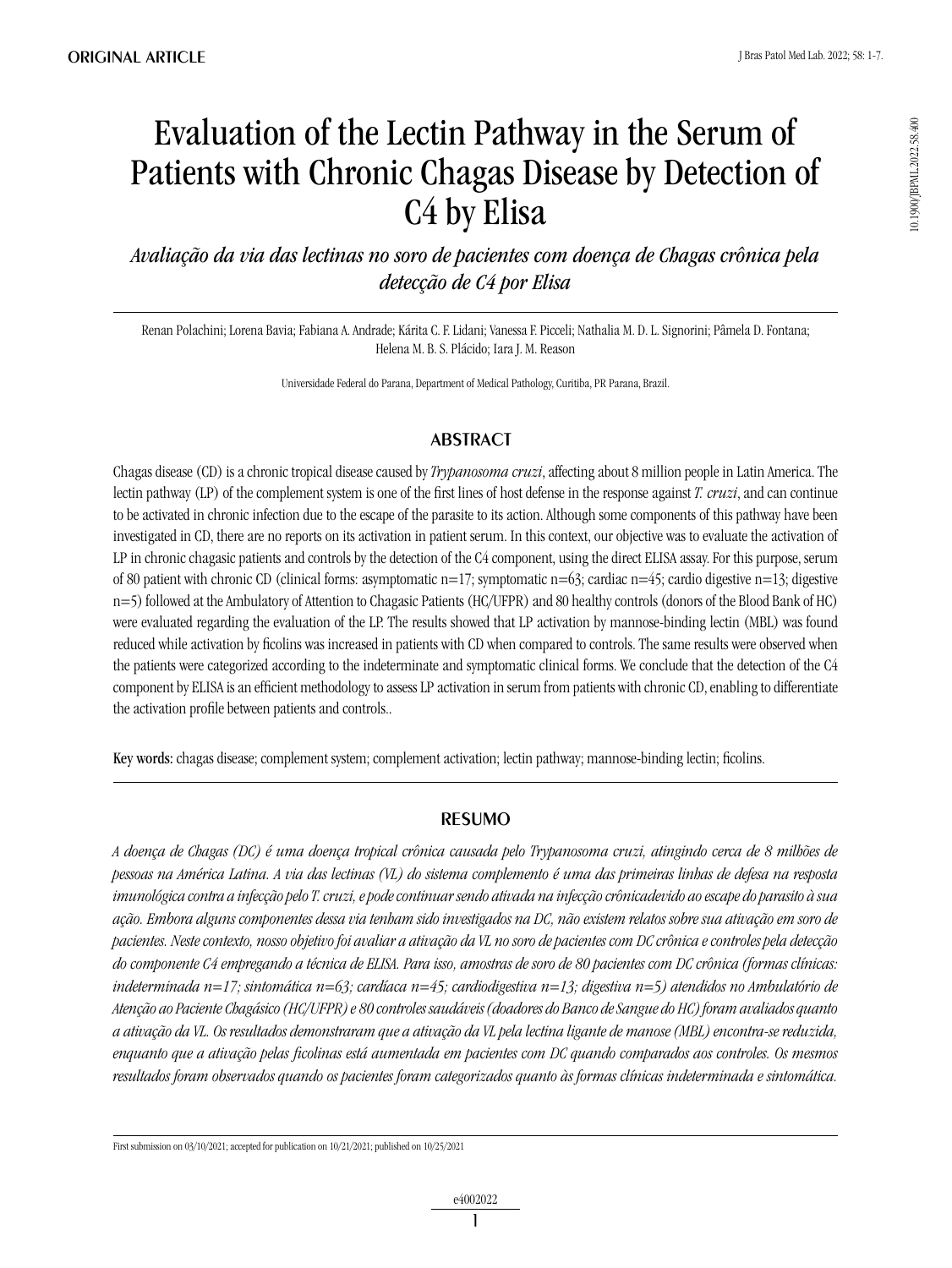*Concluímos que a detecção do componente C4 por ELISA é uma metodologia eficiente para avaliar a ativação da VL em soro de pacientes com DC crônica possibilitando diferenciar o perfil de ativação entre pacientes e controles. Unitermos:* Strongyloides*; Covid-19; ciclo pulmonar; corticoides.*

#### **INTRODUCTION**

Chagas disease (CD) is considered a neglected disease, affecting about 8 million people in Latin America, according to the World Health Organization in 2019<sup>(1)</sup>. In Brazil, between 2007 and 2018, most cases of CD were registered. Brazilian states, with an annual average of 220 cases. In Brazil, the transmission of the protozoan Trypanosoma cruzi, which causes CD, has as one of the main vectors Triatoma infestans, an insect of the Triatominae subfamily. Regarding the probable forms of transmission occurring in the country, 73% were by oral transmission, 9% by vector transmission, 0.4% by vertical transmission, 0.1% by accidental transmission, and in 17.5% there was no identification of form of transmission, according to data from  $DATASUS^{(2,3)}$ .

The life cycle of T. cruzi consists of several evolutionary stages. After contamination of the host, the protozoan, which is initially found in the trypomastigotemetacyclic form, undergoes modifications to the reproductive amastigote form inside the host's cells. These transform into flagellate trypomastigotes, which are released after cell lysis and have the potential to infect other cells. During the acute phase, trypomastigotes migrate via the lymphatic and bloodstream to different tissues, mainly cardiac and smooth muscle, in addition to ganglia. Even after the development of a specific immune response against trypomastigotes, the parasite can persist in the host in the amastigote form in different tissues<sup> $(4)$ </sup>. Although most individuals with CD remain asymptomatic, in the indeterminate form for life, 2-5% of them progress to each year, for one of the symptomatic forms of chronic CD: chronic Chagas cardiomyopathy (CCC), digestive megasyndromes, or both<sup>(5)</sup>.

Immediately after inoculation of T. cruzi in the vertebrate host, the complement system (SC) is one of the main components of the innate defense acting to combat the parasite. This system consists of at least 35 plasma proteins and membrane receptors and can be activated in three pathways: classical (VC), lectins (VL) and alternative (VA). CV is typically initiated by immune complexes and requires the presence of the C1 (q,r,s) complex. VL is activated by the binding of pattern recognition molecules (PRMs), such as mannose-binding lectin (MBL) and ficolins, to pathogen-associated molecular patterns (PAMPs) and apoptotic cells (DAMPs); while VA is spontaneously activated by the hydrolysis of C3. All these pathways culminate in the cleavage of C3 and C5 components through convertases<sup>(6)</sup>. Once activated, several SC functions are generated, such as opsonization and phagocytosis of particles or microorganisms, potentiation of the inflammatory response by anaphylatoxins (C3a and C5a) derived from cleaved components, and cell lysis through the membrane attack complex (MAC), thus playing a fundamental role in the initial control of parasitemia by T. cruzi<sup>(7)</sup> Figure 1.



figure 1 – *Complement system activation pathways*

VL is one of the first pathways to be activated in the presence of the parasite and plays an important role in the host's immune response against T. cruzi<sup>(8)</sup>. When MBL and ficolins bind to T. cruzi, the associated serine-protease enzymes to MBL (MASPs) are self-activated and cleave complement components C2 and C4, and their C2b and C4b products are deposited in the parasite, following the activation of the VL. This recognition and activation of the VL against T. cruzi occurs due to the presence of sugars on the surface of the parasite, such as mannose and n-acetylglucosamine, which promote the synergistic binding of MBL and ficolins to these compounds(9). However, it is known that T. cruzi manages to evade SC activation and other defense mechanisms, establishing a chronic infection<sup> $(7)$ </sup>. Considering the persistence of T. cruzi infection in chronically infected individuals, it is possible that an inadequate SC activation can promote tissue injury resulting from the inflammatory process, contributing to the clinical progression of the disease<sup>(10)</sup>. There are no reports in the literature on the functional assessment of VL activation in patients with chronic CD. The aim of the present study was to evaluate the systemic activation of VL by MBL and by ficolins in patients chronically infected with T. cruzi. In addition, with this work, we also propose a methodology to assess the activation of VL in the serum of chagasic patients.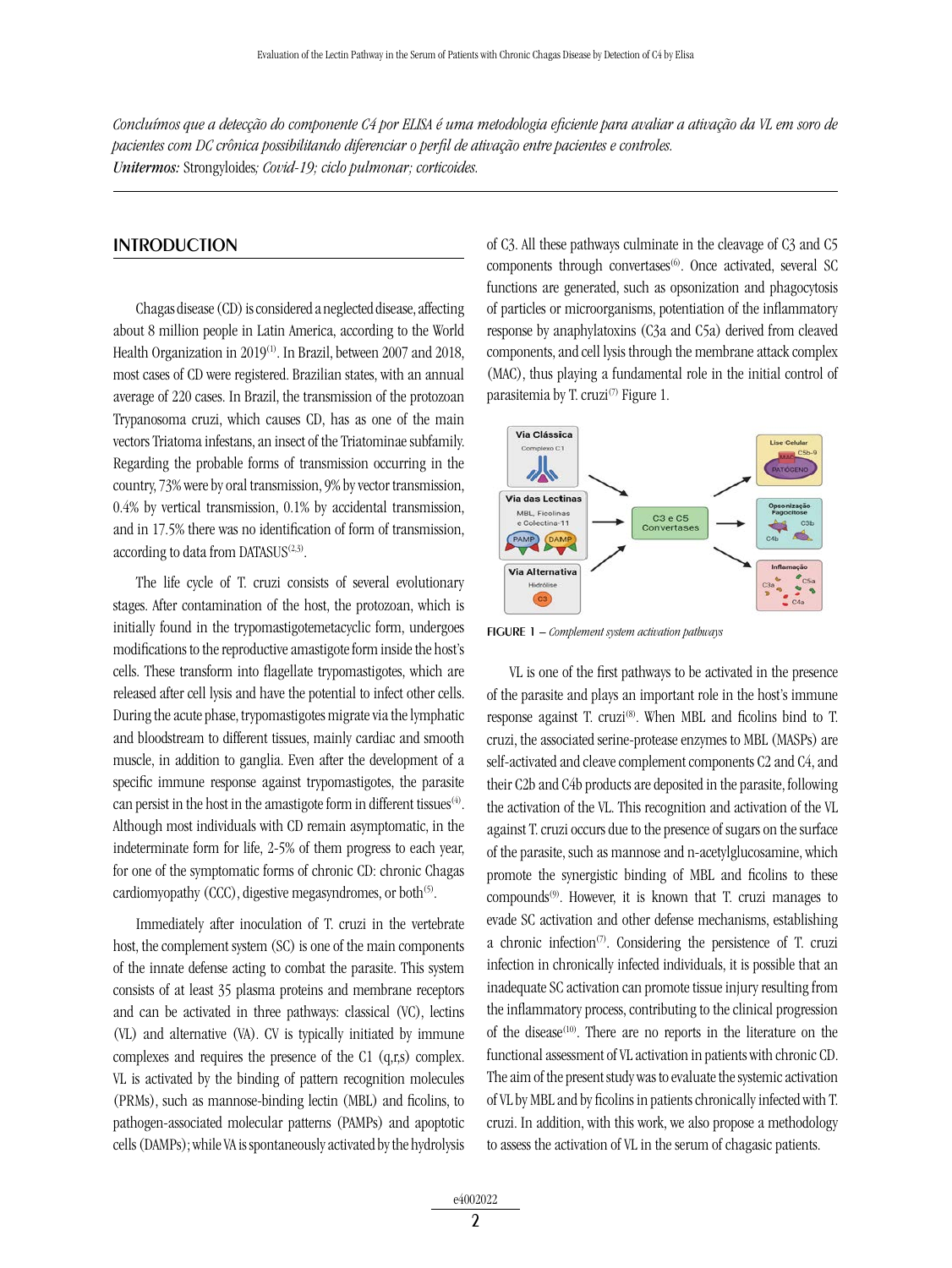#### METHODS

Study Design: This is an observational, analytical and cross-sectional study. The project was approved by the Research Ethics Committee of the Hospital de Clínicas of the Federal University of Paraná (HC-UFPR, Curitiba, Brazil) under number 15754513.70000.0096.

## Recruitment of Controls and Patients

Controls: The control group  $(n = 80)$  was composed of voluntary blood donors from the Biobanco Hospital de Clínicas da UFPR who had no clinical complaints<sup>(11)</sup> and had negative results for serology against T. cruzipelos by anti-T. cruzipor microparticle chemiluminescent immunoassay with sensitivity of 100% (95% CI: 97.90 to 100%) and specificity of 99.93% (95% CI: 99.80 to 99.99%) (Architect Plus Chagas, Abbott, USA ), and indirect immunofluorescence with 100% sensitivity and specificity (IMUNO-Con Chagas, WAMA diagnostica, Brazil)<sup>(12,13)</sup>; In addition to negative results for other serological tests including: Treponema pallidum (flocculation test - VDRL), hepatitis B virus (anti-HBc and HBsAg, with IgG or IgG  $+$  IgM testing), hepatitis C virus (anti-HCV and HCV virus nucleic acid detection test, HIV (anti-HIV-1, anti-HIV-2, p24 antigen test and HIV virus nucleic acid detection test) and human T-celllymphotropic viruses 1 and 2 ( anti-HTLV-1 and anti-HTLV-2).

Patients: The patients included in the study  $(n=80)$  were treated at the Chagas Patient Care Clinic at HC-UFPR. All patients included met the following characteristics: ≥18 years (no upper age limit), with clinical and serological diagnosis for CD, using the same tests used for controls. The following characteristics were used as exclusion criteria: pregnant women, lactating women, recent infections, suspected non-Chagas cardiomyopathy (such as hypertensive heart disease), unable to provide consent for the research, unable to answer the risk factor questionnaire due to disability or other factor, or who did not wish to participate in the study.

The clinical history and epidemiological data of the patients were obtained from medical records present in the medical records deposited in the archives of the Hospital de Clínicas, UFPR. In addition, an interview and general clinical examination were performed on all patients to determine other variables such as body mass index (BMI), blood pressure and diabetes. The collection of these data is intended to validate our study by comparing the epidemiology and comorbidities related to CD reported in the literature<sup>(14,15)</sup>. Patients were characterized as to the clinical form of CD based on clinical history, diagnosis and tests such as electrocardiogram of 12-lead, transthoracic echocardiogram, obtained from patients' charts<sup>(13)</sup>.

Functional Assay of Lectin Pathway Activation by MBL and Ficolins: VL activation was evaluated in the serum of controls and patients with chronic CD, quantifying the presence of C4 molecules by enzyme-linked immunosorbent assay (ELISA), adapted from Bavia et al<sup>(16)</sup>. Polystyrene plates were sensitized with 100 μl/well of 10 μg/mL mannan solution (Sigma, USA) for the evaluation of VL activation by MBL or of 25 μg/mL acetylated bovine serum albumin (BSA-Ac, Promega, USA) for evaluation of VL activation by ficolins, in carbonate buffer (0.1 M NaHCO3, 0.1 M Na2CO3, pH 9.6) for 16 h at 4ºC. Plates were washed with phosphate-buffered saline (PBS) containing 0.05% Tween 20 (PBS-T), blocked with 1% bovine serum albumin (BSA) in PBS for 60 min at 37°C. After washing, the plates were incubated for 60 min at 37°C with 100 μl/ well of a pool of normal human serum (SHN) at different dilutions (for activation via MBL: 1:50, 1:67, 1:89, 1:118, 1:157, 1:209 and for activation via ficolins: 1:10, 1:20, 1:40, 1:80, 1:160, 1:320) in HEPES/NaCl++ buffer (10 mM HEPES) , 150 mMNaCl, 1 mM MgCl2, 2 mM CaCl2, 0.1% gelatin, pH 7.4) as standard curve. The SHN pool VL activity, used by default, gives the arbitrary value of one unit per mL (or 1000 mUA/mL). Thus, each SHN pool dilution corresponds to 1000, 750, 563, 422, 316, 237, 178 and 133 mUA/ mL for activation via MBL, and 1000, 500, 250, 125, 62.5, 31.25 , 15.625 and 7.8125 mUA/ml for activation via ficolins. Sera from controls and patients were diluted 1:80 and 1:30 for VL activation assays by MBL and by ficolins, respectively, and incubated together with the respective standard curves. After washing, the plates were incubated for 60 min at 37°C with anti-human C4 antibody (ATB, USA) diluted 1:4000 in PBS-T containing 1% BSA (PTB). After incubation, the plates were washed again and incubated for 60 min at 37°C with the antibody conjugated with alkaline phosphatase anti-polyclonalanti-goat IgG (Sigma, USA) diluted 1:30000 in PTB. Development was performed after three washes, using 1 mg/mL of p-NitrophenylPhosphate substrate, Disodium Salt (PNPP, Sigma, USA) diluted in development buffer composed of 1 M diethanolamine supplemented with 0.5 mM MgCl2 in pH 9.8 and incubating the plate at 37°C. After 15 min of incubation, the first reading of the plates was carried out using an absorbance of 405 nanometers in the ELx800 spectrophotometer (Biotek, Brazil), and two more readings were taken every 15 min. Absorbance as a function of concentration is essentially nonlinear, as the functional assay is characterized by a sequence of interdependent protein interactions. Considering the nature of the process, an exponential model was used to adjust the results of the standard curve in each test. The accuracy of the fit was evaluated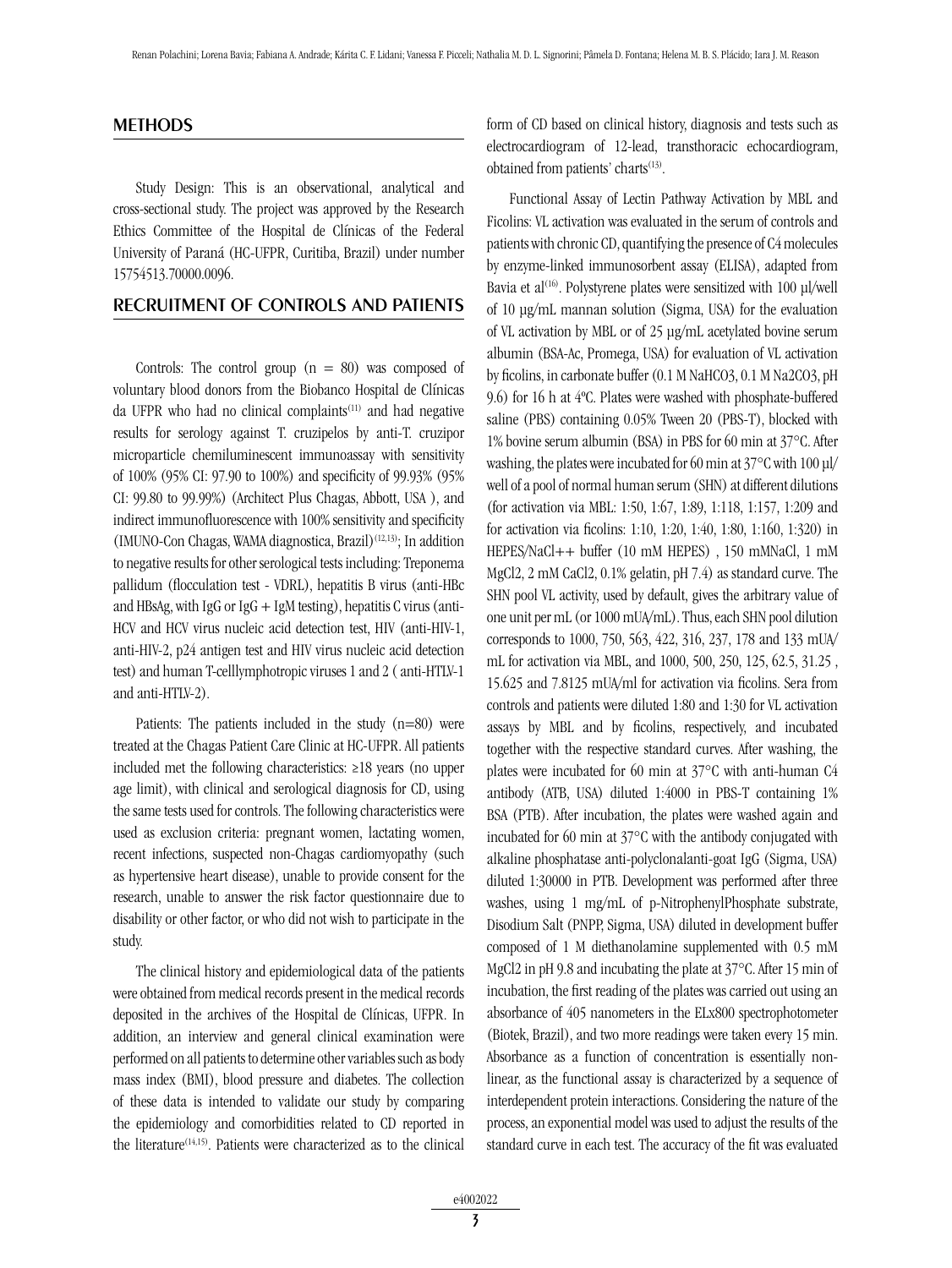by the standard deviation of the fit or standard deviation of the fit in English (STDFIT), which is calculated as the root of the weighted sum of squares of the residuals divided by the number of degrees of freedom of the data. The STDFIT value ranged from 2.5% to 7.6% in relation to the mean absorbance value of the considered assays. The concentration of controls and patients was calculated by inverting the analytical expression, and the respective errors were estimated by the ratio between the STDFIT and the modulus of the derivative of the standard curve at the point. The final concentrations were obtained by the weighted average of the reading results, and the mean relative error of the calculated concentrations was 11%.

Statistical Analysis: The distribution of quantitative data was assessed using the Shapiro-Wilk and Kolmogorov-Smirnov normality tests. Comparisons between quantitative data were performed using the non-parametric Mann-Whitney and Kruskal-Wallis tests. The results obtained were corrected by binary logistic regression adjusted for age, sex and ethnicity STATA v.9.2 (Statacorp, USA). For qualitative data, we used Fisher's exact test and Pearson's chi-square test. Correlation analysis was performed using Spearman's correlation test. P values less than 0.05 were considered significant (pAju-p adjusted or corrected). Data were presented as median and interquartiles. We employ the GraphPad Prism program – version 5.0.

### RESULTS

Controls and Patients: The socio-demographic characteristics and comorbidities presented by the controls and patients are shown in Table 1. The mean age for the control group was 45 years, while for the patients it was 64 years. As for gender, the control group had 50% men and the patient group 40%. We observed a higher frequency of diabetics (12.5%) and hypertensive (75%) among patients, as well as a higher number of Afro-Brazilians affected by sores (21.2%), compared to controls (0.12 .5 and 7.5% respectively).

Assessment of Lectin Pathway Activation: The results of VL activation by MBL and ficolins in control subjects and chronic chagasic patients are shown in Figures 2A and 2B, respectively. Significant differences were observed between patients and controls for both evaluated pathways. There was a reduction by MBL and an increase by ficolins in the activity of VL and in patients with chronic CD when compared to controls.

Activation of the lectin pathway by MBL and by ficolins was evaluated in the presence of mannan (A) or acetylated BSA (B) by the ELISA technique. Data were presented as median and interquartile, n  $= 80$  for each group. P values adjusted by binary logistic regression.

| Characteristics                                                           | Controls<br>$n = 80$             | Patients<br>$n = 80$                 | Indeterminaten=17                       | Cardiac<br>$n=45$                       | Cardiodigestiven=13                  | Digestiven=5                        | Controls<br>vs. Patients<br>value of p |
|---------------------------------------------------------------------------|----------------------------------|--------------------------------------|-----------------------------------------|-----------------------------------------|--------------------------------------|-------------------------------------|----------------------------------------|
| Age (years)<br>median [máx. - min.]                                       | $45$ [25 - 62]                   | $64$ [46 - 89]                       | $64 [48 - 72]$                          | $63[46-89]$                             | $66$ [53 - 81]                       | $61$ [55 - $64$ ]                   | p<0,0001                               |
| Sex, $n$ $(\%)$<br>Women<br>Mulheres                                      | $40(50,0\%)$<br>$40(50,0\%)$     | 32 (40,0%)<br>$48(60,0\%)$           | 8 (47,0%)<br>$9(53,0\%)$                | 19 (42,2%)<br>26 (57,8%)                | 5(38.4%)<br>8(61,6%)                 | $0(0,0\%)$<br>$5(100\%)$            | $p=0,2659$                             |
| Ancestry, $n$ $(\%)$<br>Euro-Brazilian<br>Afro-Brazilian<br><b>Others</b> | 72 (90,0%)<br>6(7,5%)<br>2(2,5%) | 62(77,5%)<br>17(21,2%)<br>$1(1,3\%)$ | 14 (82,0%)<br>$3(18,0\%)$<br>$0(0,0\%)$ | $32(71,1\%)$<br>12(26,7%)<br>$1(2,2\%)$ | 11 (84,6%)<br>2(15,4%)<br>$0(0,0\%)$ | 5(100%)<br>$0(0.0\%)$<br>$0(0,0\%)$ | $p=0,0420$                             |
| Diabetes, $n$ $(\%)$                                                      | $(0.0\%)$ <sup>[*]</sup>         | 10(12,5%)                            | $0(0\%)$                                | 8(17,8%)                                | 1(7,7%)                              | 1(20%)                              | $p=0,0014$                             |
| Hypertension, $n$ $(\%)$                                                  | $10(12,5\%)$ <sup>[*]</sup>      | 61(75%)                              | 11(64,7%)                               | 37(82,2%)                               | 9(69,2%)                             | 4(80%)                              | p<0,0001                               |
| IMC $(kg/m2)$ , median                                                    | $27,68$ <sup>[*]</sup>           | 28,42                                | 28,06                                   | 28,44                                   | 26,3                                 | 32,2                                | $p=0,0681$                             |
| IMC Categorization <sup>[#]</sup> (kg/m <sup>2</sup> ),<br>Median (n)     |                                  |                                      |                                         |                                         |                                      |                                     |                                        |
| Eutrophic                                                                 | 22,7                             | 23,9                                 | 24,4                                    | 23,7                                    | 22,6                                 |                                     | $p=0,3372$                             |
| Overweight                                                                | 27,7                             | 27,4                                 | 27,5                                    | 27,5                                    | 26,3                                 |                                     | $p=0,4013$                             |
| Grade Obesity I                                                           | 32,0                             | 31,3                                 | 30,9                                    | 31,8                                    | 32,4                                 | 30,7                                | $p=0,3557$                             |
| Grade Obesity II                                                          | 36,9                             | 37,1                                 |                                         | 37,1                                    |                                      | 37,2                                | $p=0,2810$                             |

table 1 – Socio-demographic characteristics and comorbidities in controls and patients

NOTE: [\*] The comorbidities assessed for controls were self-reported. [#] The body mass index (BMI) was classified according to the Brazilian Guidelines on Obesity, 2016 written by the Brazilian Association for the Study of Obesity and Metabolic Syndrome.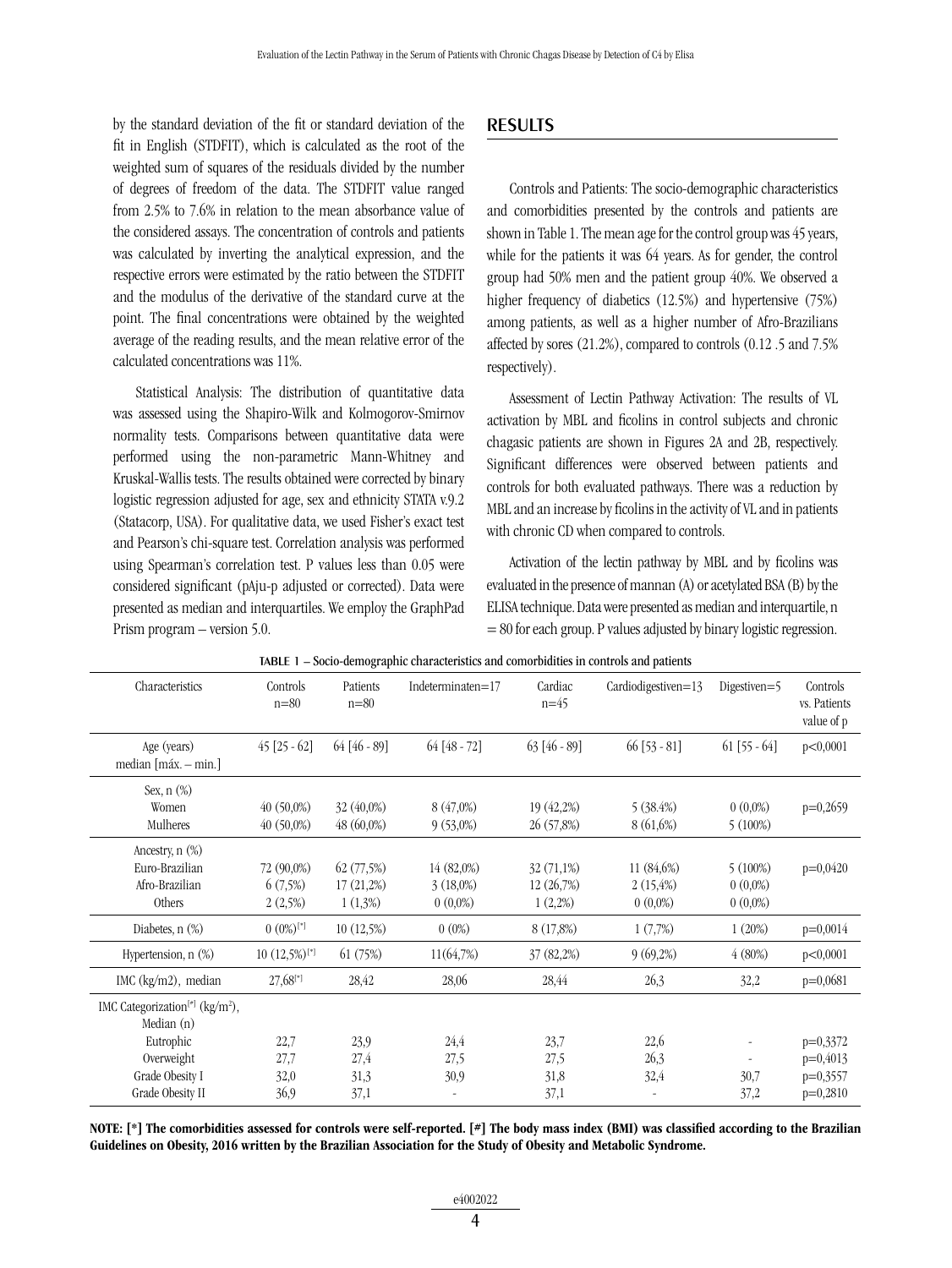

figure 2 – *Functional assessment of lectin pathway activity in controls and patients with chronic Chagas disease*



figure 3 – *Functional assessment of lectin pathway activity in controls and in the different clinical forms of chronic CD*

Next, chronically infected patients were classified according to their clinical form and it was observed that the activation of VL by MBL was significantly lower in indeterminate and symptomatic patients, compared to controls Figure 3A. For VL activation by ficolins, a significant increase was observed among patients with the symptomatic and indeterminate clinical form when compared to controls Figure 3C. We found no significant difference between the cardiac, cardio digestive and digestive clinical forms for VL activation by MBL or by ficolins Figure 3B and D.

Activation of the lectin pathway by MBL and by phicholins was evaluated in the presence of mannan (A and B) or acetylated-BSA (C and D) by the ELISA technique. Data were presented as median and interquartile. P values adjusted by binary logistic regression.

There was no significant difference for any of the comorbidities in patients regarding VL activity: diabetes mellitus (MBL: pAju=0.407; ficolinaspAju=0.458), arterial hypertension (MBL: pAju=0.427; ficolinaspAju=0.176), and BMI categorized as eutrophicvs. Overweight and obese (grade I and II), (MBL: pAju=0.874; ficolins: pAju=0.929). No correlation was observed between VL activity and variables such as age, sex in patients or controls.

### **DISCUSSION**

The results indicate that VL activation by MBL and ficolins have different response profiles in patients with chronic CD. Possibly, in the course of the infection, the differential activation of the VL may depend on factors arising from both the parasite and the tissue damage present in the chronic infection. This difference in VL activation by MBL and ficolins was also observed between patients with indeterminate and symptomatic form of CD compared to controls.

Although SC activation by T. cruzi is well known, as reviewed by Lidani et  $al^{(7)}$ , there are no reports on the detection of complement activation in patients with CD. However, some components of the complement system studied in isolation have been associated with chronic CD. VL is one of the first pathways to be activated in the presence of T. cruzi and the serum concentration of initiating components of this pathway has already been evaluated in chronic patients. It has been observed that low serum MBL levels are associated with protection against  $CCC<sup>(17)</sup>$ , and serum MBL concentration increases with the severity of cardiac involvement $(18)$ Corroborating these findings, a positive correlation between serum MBL and MBL complex levels /MASP-2/C4 was also previously observed<sup>(19)</sup>. In addition, altered levels of ficolin-2 were related to the degree of cardiac involvement<sup>(20)</sup>. Serum collectin-11 levels were significantly lower in patients with chronic CD compared to patients controls<sup> $(21)$ </sup> So far, there are no reports on functional assays evaluating the three pathways of SC activation, nor on the products generated from the activation, in the serum of patients with chronic CD, nor on their impact on the natural history of the disease.

We observed a divergence in VL activation by MBL and by ficolins in patients, with a reduction in VL activation by MBL and an increase by ficolins compared to controls. It is possible that in the group of patients MBL is being recruited to act in processes arising from chronic infection such as the removal of apoptotic cells and cell debris, a function also attributed to MBL<sup>(22)</sup>. With this, the serum concentration of MBL could decrease due to to an increase in consumption, and consequently the activation of VL by MBL could be compromised, since the serum concentration of MBL is positively related to the concentrations obtained in the functional assay for  $VL^{(23)}$ . On the other hand, caution must be exercised in the interpretation of the results regarding the activation of VL by ficolins, since in this assay acetylated BSA is used, a ligand recognized by the three ficolins  $(1 \text{ to } 3)^{(24,25)}$ . In this context, greater activity of VL by the ficolins was observed. Ficolins among patients with CD when compared to controls. It is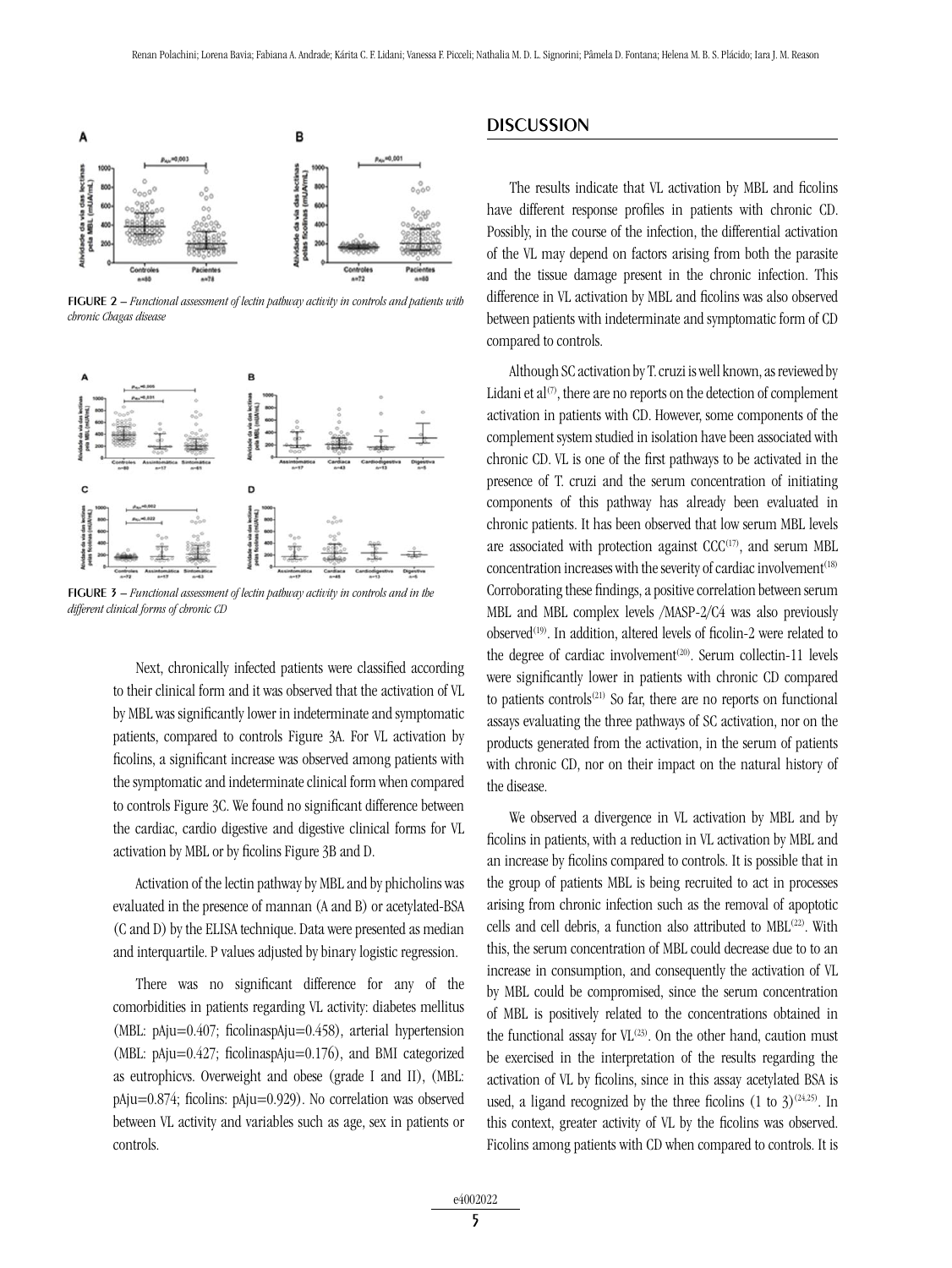possible that the increased activation of VL by ficolins is related to a differential and synergistic response of ficolins(26-28), acting both in the inflammatory response in the chronic phase of the disease and in the removal of apoptotic cells and cellular debris<sup>(29-31)</sup>.

Our study has some limitations. As this is a preliminary assessment, the number of patients used was low. However, the observed results may guide future studies, where a larger sample may confirm the change in VL activation in patients with chronic CD. Furthermore, in order to ensure greater confidence in the results obtained, all results were corrected by logistic regression, considering age as a covariate. Regarding the epidemiology and comorbidities of patients, our data are in accordance with the pattern shown in the literature where comorbidities such as hypertension, diabetes and obesity are frequently observed in patients infected with T. cruzi. Regarding ancestry, our data corroborate previous studies where there is a higher prevalence of CD among blacks and browns<sup>(14,15)</sup>. The method of functional assessment of VL activation was standardized by our group based on the following<sup>(32)</sup>. We have not tested samples whose values are known for VL activation by MBL and by ficolins due to the difficulty in acquiring commercial kits. However, this does not invalidate the results, since the differences observed between the group of patients with CD and the control group validate the measurement methodology. Therefore, although preliminary, the results present for the first time an evaluation of VL activation in patients with chronic CD, indicating an alteration in both MBL-mediated and ficolin-mediated activity. These hypotheses, however, need to be confirmed in future studies with a larger number of patients, performing the clinical staging of the symptomatic forms and quantifying the VL initiating proteins in the patients' serum.

#### **CONCLUSION**

Our results demonstrate the activation of VL in serum from patients with chronic CD, where activation of this pathway, by MBL and by ficolins, suggest different response performances between chagasic patients and controls. These results indicate a role for the VL of the complement system in the immunopathogenesis of chronic CD. In addition, the method employed was efficient to functionally assess the activation of VL in the serum of chagasic patients, as they are in agreement with data in the literature.

Acknowledgements: The authors thank CNPq, Fundação Araucária, PPSUS and CAPES for their financial support and scholarships. Lorena Bavia was a junior postdoctoral fellow by CNPq (420553 / 2017-7) and Renan Ribeiro Polachini was a scientific initiation fellow by PPSUS (agreement 045/2017 of the Araucária Foundation). We are also grateful to Professor Doctor Rafael Carvalho Barreto of the Federal Technological University of Paraná for fitting the results to the standard curve in functional assays for activating the lectin pathway by MBL and ficolins.

Conflict of Interest: All authors disclaim any conflict of interest.

#### **REFERENCES**

- 1. World Health Organization WHO. Chagas Disease (American trypanosomiasis) Geneva: WHO; 2019.
- 2. Rassi A Jr, Rassi A, Marin-Neto JA. Chagas disease. Lancet. 2010; 375(9723): 1388-402.
- 3. SUS Informatics Department DATASUS. Health, Epidemiological and Morbidity Information: database.
- 4. De Souza W, De Carvalho TM, Barrias ES. Review on Trypanosoma cruzi: Host Cell Interaction. Int J Cell Biol. 2010; 295394.
- 5. Cunha-Neto E, Chevillard C. Chagas disease cardiomyopathy: immunopathology and genetics. Mediators Inflamm. 2014; 683230.
- 6. Andrade FA, Lidani KCF, Catarino SJ, et al. Serine Proteases in the Lectin Pathway of the Complement System. Proteases Physiol Pathol. 2017; 10: 397-420.
- 7. Lidani KCF, Bavia L, Ambrosio AR, et al. The Complement System: A Prey of Trypanosoma cruzi. Front Microbiol. 2017; 8: 607.
- 8. Barnum SR. C4a: An Anaphylatoxin in Name Only. J Innate Immun. 2015; 7(4): 333-9.
- 9. Cestari Idos S, Krarup A, Sim RB, et al. Role of early lectin pathway activation in the complement-mediated killing of Trypanosoma cruzi. Mol Immunol. 2009; 47(3): 426-37.
- 10. Aiello VD, Reis MM, Benvenuti LA, et al. A possible role for complement in the pathogenesis of chronic chagasic cardiomyopathy. J Pathol. 2002; 197(2): 224-9.
- 11. National Health Surveillance Agency ANVISA. Resolution of the collegiate board RDC nº 34, 2014.
- 12. Flores-Chavez MD, Sambri V, Schottstedt V, et al. Evaluation of the Elecsys® Chagas Assay for the Detection of Trypanosoma cruzi- Specific Antibodies in a Multicenter Study in Europe and Latin America. J Clin Microbiol. 2018; 56(5): e01446-17.
- 13. Dias JCP, Ramos Jr. AN, Gontijo ED, et al. 2 nd Brazilian Consensus on Chagas Disease, 2015. Epidemiol. 2016; 49(1): 3-60.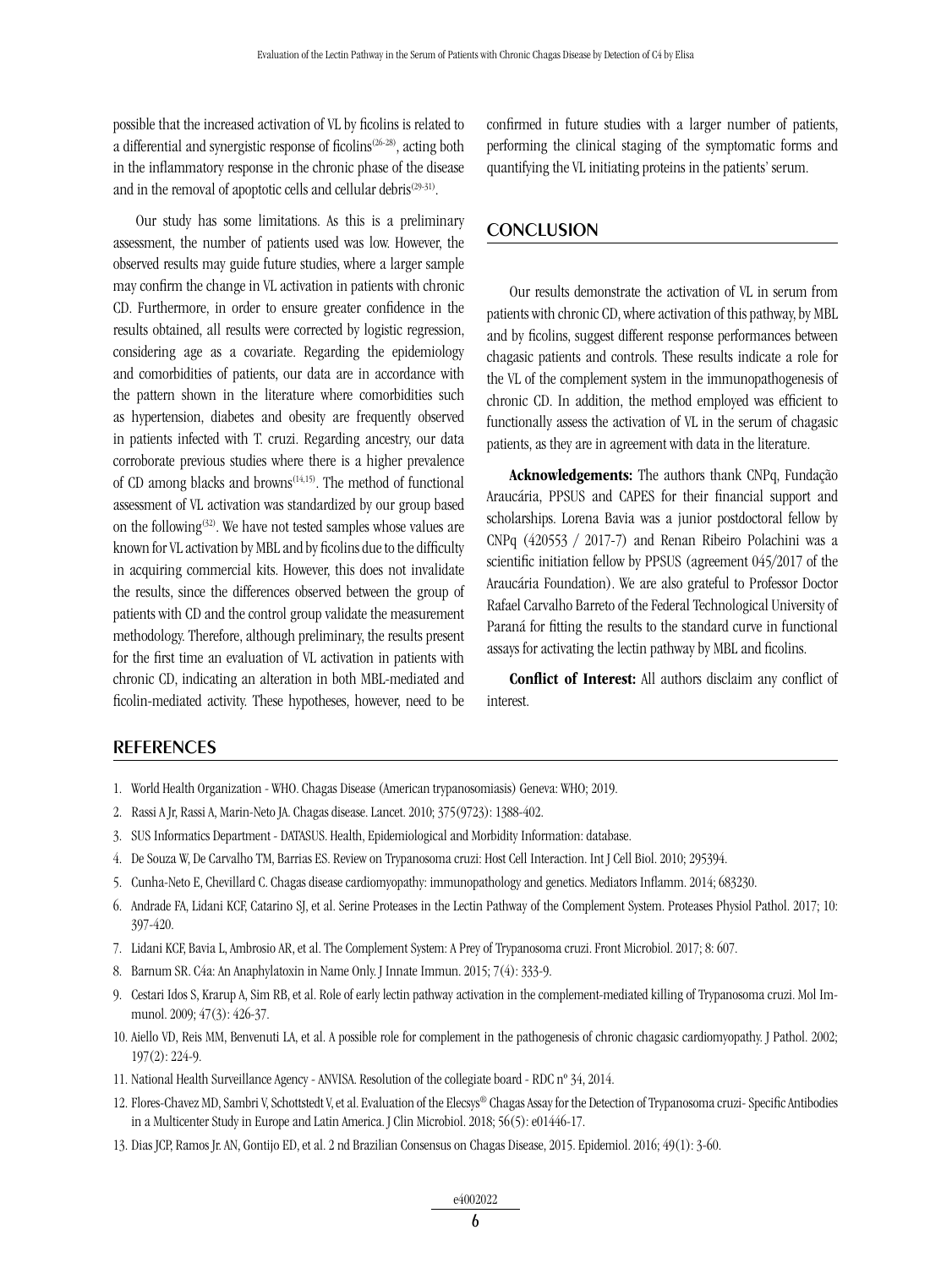- 14. Lidani KCF, Sandri TL, Castillo-Neyra R, et al. Clinical and epidemiological aspects of chronic Chagas disease from Southern Brazil. Rev Soc Bras Med Trop. 2020; 53: 1-10.
- 15. Martins-Melo FR, Alencar CH, Ramos AN Jr, et al. Epidemiology of mortality related to Chagas' disease in Brazil, 1999-2007. PLoS Negl Trop Dis. 2012; 6(2): e1508.
- 16. Bavia L, Dias Fontana P, Bovo F, et al. Inhibitory Effect of Supercritical Extracts from Arctium lappa L. on the Lectin Pathway of the Complement System. Chem Biodivers. 2019; 16(12): e1900401.
- 17. Luz PR, Miyazaki MI, Chiminacio Neto N, et al. Genetically Determined MBL Deficiency Is Associated with Protection against Chronic Cardiomyopathy in Chagas Disease. PLoS Negl Trop Dis. 2016; 10(1): e0004257.
- 18. Luz PR, Miyazaki MI, Neto NC, et al. High levels of mannose-binding lectin are associated with the risk of severe cardiomyopathy in chronic Chagas Disease. Int J Cardiol. 2010; 143(3): 448-50.
- 19. Boldt AB, Luz PR, Messias-Reason IJ. MASP2 haplotypes are associated with high risk of cardiomyopathy in chronic Chagas disease. Clin Immunol. 2011; 140(1): 63-70.
- 20. Luz PR, Boldt AB, Grisbach C, et al. Association of L-ficolin levels and FCN2 genotypes with chronic Chagas disease. PLoS One. 2013; 8(4): e60237.
- 21. Sandri TL, Andrade FA, Lidani KCF, et al. Human collectin-11 (COLEC11) and its synergic genetic interaction with MASP2 are associated with the pathophysiology of Chagas Disease. PLoS Negl Trop Dis. 2019; 13(4): e0007324.
- 22. Ogden CA, deCathelineau A, Hoffmann PR, et al. C1q and mannose binding lectin engagement of cell surface calreticulin and CD91 initiates macropinocytosis and uptake of apoptotic cells. J Exp Med. 2001; 194(6): 781-95.
- 23. Petersen SV, Thiel S, Jensen L, et al. An assay for the mannan-binding lectin pathway of complement activation. J Immunol Methods. 2001; 257(2): 107-16.
- 24. Garred P, Genster N, Pilely K, et al. A Journey through the lectin pathway of complement-MBL and beyond. Immunol Rev. 2016; 274(1): 74-97.
- 25. Endo Y, Matsushita M, Fujita T. New insights into the role of ficolins in the lectin pathway of innate immunity. Int Rev Cell Mol Biol. 2015; 316: 49-110.
- 26. Bjarnadottir H, Arnardottir M, Ludviksson BR. Frequency and distribution of FCN2 and FCN3 functional variants among MBL2 genotypes. Immunogenetics. 2016; 68(5): 315-25.
- 27. Ishii M, Ohsawa I, Inoshita H, et al. Serum concentration of complement components of the lectin pathway in maintenance hemodialysis patients, and relatively higher levels of L-Ficolin and MASP-2 in Mannose-binding lectin deficiency. TherApher Dial. 2011; 15(5): 441-7.
- 28. Tizzot MR, Lidani KCF, Andrade FA, et al. Ficolin-1 and Ficolin-3 Plasma Levels Are Altered in HIV and HIV/HCV Coinfected Patients From Southern Brazil. Front Immunol. 2018; 9: 2292.
- 29. Ma YJ, Doni A, Romani L, et al. Ficolin-1-PTX3 complex formation promotes clearance of altered self-cells and modulates IL-8 production. J Immunol. 2013; 191(3): 1324-33.
- 30. Jensen ML, Honoré C, Hummelshøj T, et al. Ficolin-2 recognizes DNA and participates in the clearance of dying host cells. Mol Immunol. 2007; 44(5): 856-65.
- 31. Honoré C, Hummelshoj T, Hansen BE, et al. The innate immune component ficolin 3 (Hakata antigen) mediates the clearance of late apoptotic cells. Arthritis Rheum. 2007; 56(5): 1598-607.
- 32. Kjaer TR, Thiel S. Assay for estimation of the functional activity of the mannan-binding lectin pathway of the complement system. Methods Mol Biol. 2014; 1100: 131-9.

#### Corresponding author

Renan Polachini **10** 0000-0002-1219-8750 renanpolachini@gmail.com

## $(c)$  BY

This is an open-access article distributed under the terms of the Creative Commons Attribution License.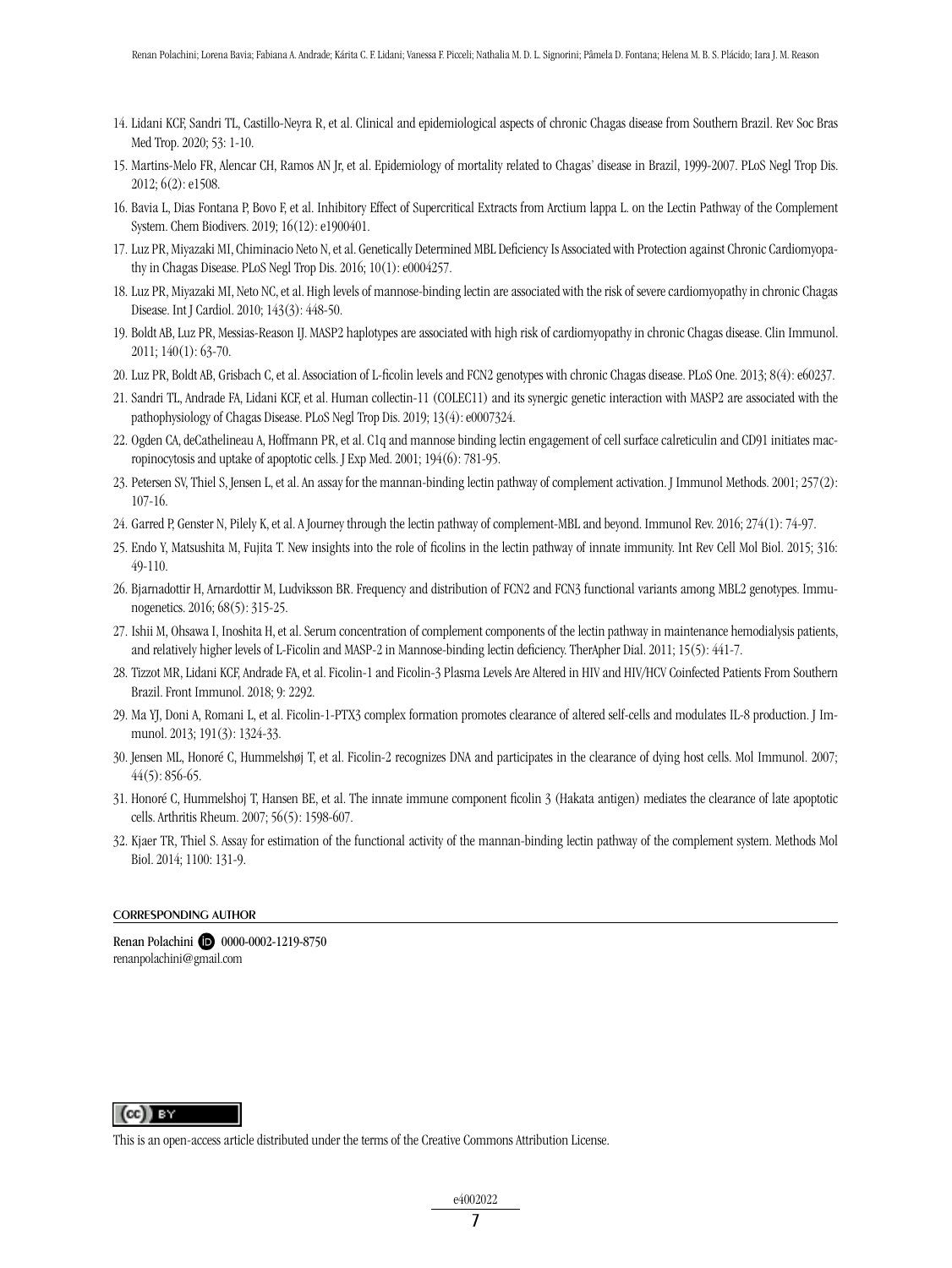# Avaliação da via das lectinas no soro de pacientes com doença de Chagas crônica pela detecção de C4 por Elisa

*Evaluation of the Lectin Pathway in the Serum of Patients with Chronic Chagas Disease by Detection of C4 by Elisa*

Renan Polachini; Lorena Bavia; Fabiana A. Andrade; Kárita C. F. Lidani; Vanessa F. Picceli; Nathalia M. D. L. Signorini; Pâmela D. Fontana; Helena M. B. S. Plácido; Iara J. M. Reason

Universidade Federal do Paraná, Departamento de Patologia Médica, Curitiba, PR Paraná, Brasil.

## **RESUMO**

A doença de Chagas (DC) é uma doença tropical crônica causada pelo Trypanosoma cruzi, atingindo cerca de 8 milhões de pessoas na América Latina. A via das lectinas (VL) do sistema complemento é uma das primeiras linhas de defesa na resposta imunológica contra a infecção pelo T. cruzi, e pode continuar sendo ativada na infecção crônicadevido ao escape do parasito à sua ação. Embora alguns componentes dessa via tenham sido investigados na DC, não existem relatos sobre sua ativação em soro de pacientes. Neste contexto, nosso objetivo foi avaliar a ativação da VL no soro de pacientes com DC crônica e controles pela detecção do componente C4 empregando a técnica de ELISA. Para isso, amostras de soro de 80 pacientes com DC crônica (formas clínicas: indeterminada n=17; sintomática n=63; cardíaca n=45; cardiodigestiva n=13; digestiva n=5) atendidos no Ambulatório de Atenção ao Paciente Chagásico (HC/UFPR) e 80 controles saudáveis (doadores do Banco de Sangue do HC) foram avaliados quanto a ativação da VL. Os resultados demonstraram que a ativação da VL pela lectina ligante de manose (MBL) encontra-se reduzida, enquanto que a ativação pelas ficolinas está aumentada em pacientes com DC quando comparados aos controles. Os mesmos resultados foram observados quando os pacientes foram categorizados quanto às formas clínicas indeterminada e sintomática. Concluímos que a detecção do componente C4 por ELISA é uma metodologia eficiente para avaliar a ativação da VL em soro de pacientes com DC crônica possibilitando diferenciar o perfil de ativação entre pacientes e controles.

Palavras-chave: doença de chagas; sistema complemento; ativação do complemento; via das lectinas; lectina de ligação a manose; ficolinas.

## **ABSTRACT**

*Chagas disease (CD) is a chronic tropical disease caused by Trypanosoma cruzi, affecting about 8 million people in Latin America. The lectin pathway (LP) of the complement system is one of the first lines of host defense in the response against T. cruzi, and can continue to be activated in chronic infection due to the escape of the parasite to its action. Although some components of this pathway have been investigated in CD, there are no reports on its activation in patient serum. In this context, our objective was to evaluate the activation of LP in chronic chagasic patients and controls by the detection of the C4 component, using the direct ELISA assay. For this purpose, serum of 80 patient with chronic CD (clinical forms: asymptomatic n=17; symptomatic n=63; cardiac n=45; cardio digestive n=13; digestive n=5) followed at the Ambulatory of Attention to Chagasic Patients (HC/UFPR) and 80 healthy controls (donors of the Blood Bank of HC) were evaluated regarding the evaluation of the LP. The results showed that LP activation by mannose-binding lectin (MBL) was found reduced while activation by ficolins was increased in patients with CD when compared to controls. The same results were observed when the patients were categorized according to the indeterminate and* 

Primeira submissão em 03/10/2021; aceito para publicação em 10/21/2021; publicado em 10/25/2021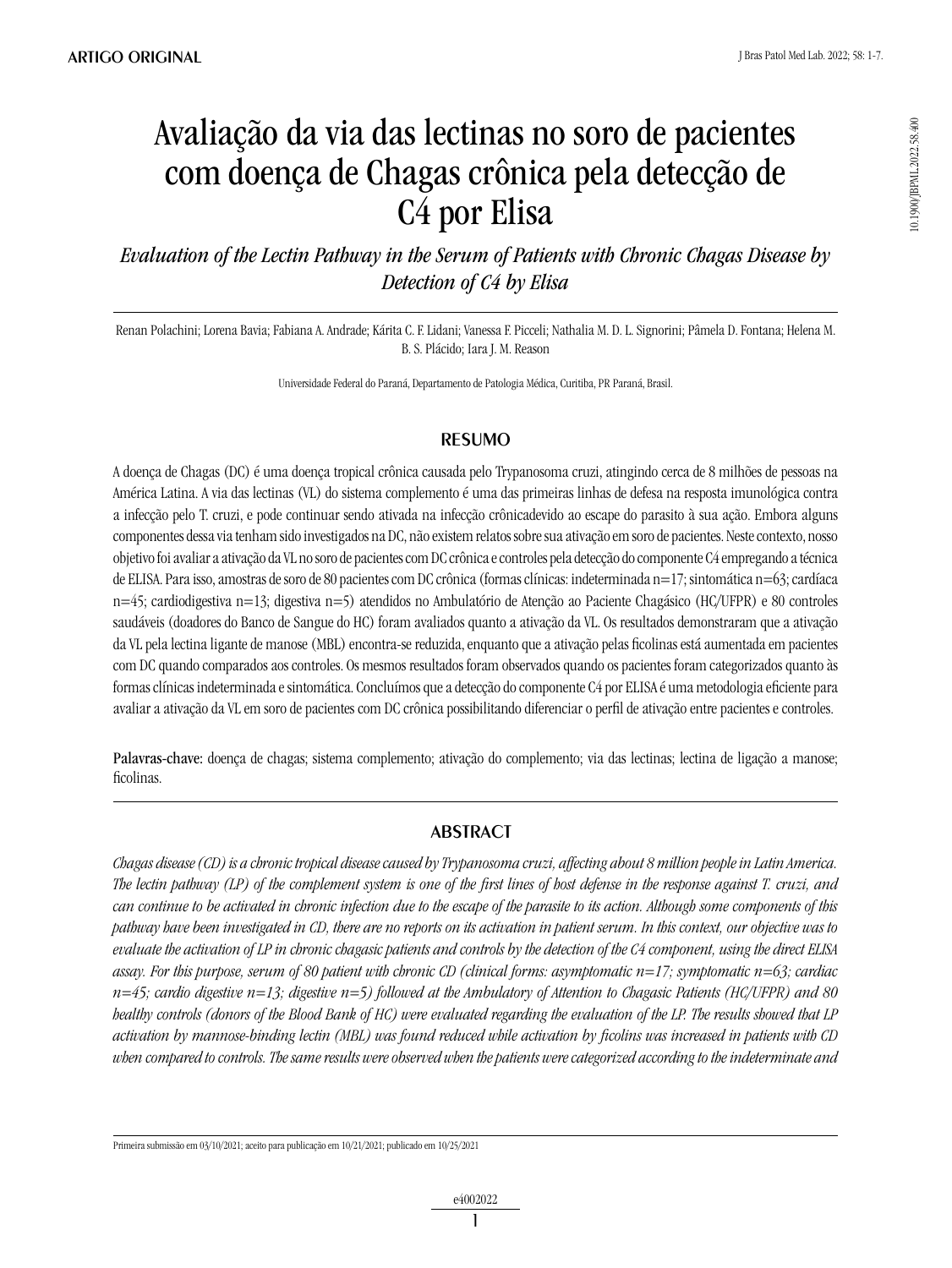*symptomatic clinical forms. We conclude that the detection of the C4 component by ELISA is an efficient methodology to assess LP activation in serum from patients with chronic CD, enabling to differentiate the activation profile between patients and controls. Key words: chagas disease; complement system; complement activation; lectin pathway; mannose-binding lectin; ficolins*

#### INTRODUÇÃO

A Doença de Chagas (DC) é considerada uma doença negligenciada, atingindo cerca de 8 milhões de pessoas na América Latina, segundo a Organização Mundial da Saúde em 2019<sup>(1)</sup>. No Brasil, entre o período de 2007 a 2018, foram registrados casos da DC na maioria dos estados brasileiros, com uma média anual de 220 casos. No Brasil, a transmissão do protozoário *Trypanosoma cruzi,* causador da DC, tem como um dos principais vetores o *Triatoma infestans,* inseto da subfamília Triatominae. Em relação às formas prováveis de transmissão ocorridas no país, 73% foram por transmissão oral, 9% por transmissão vetorial, 0,4% por transmissão vertical, 0,1% por transmissão acidental, e em 17,5% não foi identificada a forma de transmissão, segundo dados do DATASUS<sup>(2,3)</sup>.

O ciclo de vida do *T. cruzi* consiste em diversos estágios evolutivos. Após a contaminação do hospedeiro, o protozoário, que inicialmente encontra-se na forma tripomastigota metacíclica, sofre modificações para a forma reprodutiva amastigota no interior das células do hospedeiro. Essas se transformam em tripomastigotas flageladas, as quais são liberadas após lise da célula e tem o potencial de infectar outras células. Durante a fase aguda, as tripomastigotas migram pela via linfática e sanguínea para diversos tecidos principalmente cardíaco e musculares lisos, além de gânglios. Mesmo após o desenvolvimento da resposta imune específica contra os tripomastigotas, o parasito pode persistir no hospedeiro na forma amastigota em diferentes tecidos<sup>(4)</sup>. Embora a maioria dos indivíduos com DC permaneca assintomático, na forma indeterminada por toda vida, 2-5%

Via Clássica  $nC1$ 小 Via das Lectinas MBL, Ficoli C3 e C5<br>Convertases e Colectina-11 Via Alternativa

figurA 1 – *Vias de ativação do sistema complemento*

deles progridem a cada ano, para uma das formas sintomáticas da DC crônica: cardiomiopatia chagásica crônica (CCC), megassíndromes digestivas, ou ambos $(5)$ .

Imediatamente após a inoculação do *T. cruzi* no hospedeiro vertebrado, o sistema complemento (SC) é um dos principais componentes da defesa inata a atuar no combate ao parasito. Este sistema consiste de pelo menos 35 proteínas plasmáticas e receptores de membrana e pode ser ativado em três vias: clássica (VC), lectinas (VL) e alternativa (VA). A VC é tipicamente inicializada por complexos imunes e requer a presença do complexo C1 (q,r,s). A VL é ativada pela ligação de moléculas de reconhecimento de padrões (PRMs), como a lectina ligante de manose (MBL) e ficolinas, aos padrões moleculares associados a patógenos (PAMPs) e a células apoptóticas (DAMPs); enquanto a VA é ativada espontaneamente pela hidrólise de C3. Todas essas vias culminam nas clivagens dos componentes C3 e C5 por meio das convertases<sup>(6)</sup>. Uma vez ativado, diversas funções do SC são geradas, como a opsonização e fagocitose de partículas ou microrganismos, a potencialização da resposta inflamatória por anafilatoxinas (C3a e C5a) derivados dos componentes clivados, e a lise de células, através do complexo de ataque à membrana (MAC), desempenhando assim, papel fundamental no controle inicial da parasitemia por *T. cruz*(7) *Figura 1.*

A VL é uma das primeiras vias a ser ativada na presença do parasito e desempenha um importante papel na resposta imune do hospedeiro contra o *T. cruzi*(8). Quando a MBL e ficolinas ligam-se ao T. cruzi, as enzimas serino-proteases associadas à MBL (MASPs) são autoativadas e clivam os componentes do complemento C2 e C4, e seus produtos C2b e C4b se depositam no parasito, dando sequência a ativação da VL. Esse reconhecimento e ativação da VL frente ao *T. cruzi* ocorre devido a presença de açúcares na superfície do parasito, como manose e n-acetilglicosamina, os quais promovem a ligação sinérgica da MBL e ficolinas a estes compostos(9). Entretanto, sabe-se que o *T. cruzi* consegue evadir da ativação do SC e de outros mecanismos de defesa, estabelecendo uma infecção crônica(7). Considerando a persistência da infecção pelo *T. cruzi* em indivíduos cronicamente infectados, é possível que uma ativação inadequada do SC possa promover injúria tecidual decorrente do processo inflamatório, contribuindo para a progressão clínica da doença<sup>(10)</sup>. Não existem relatos na literatura sobre a avaliação funcional da ativação da VL em pacientes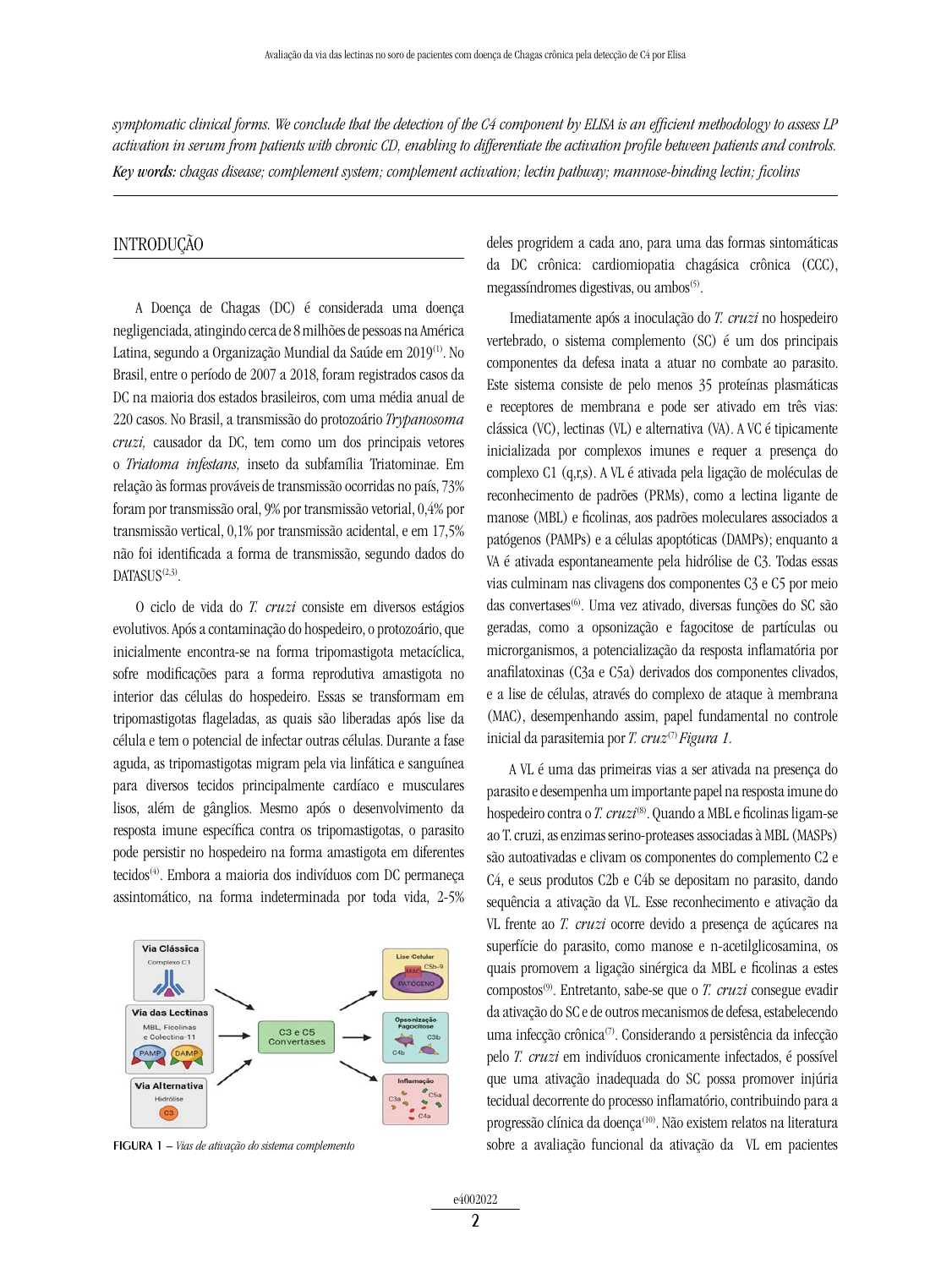com DC crônica. O objetivo do presente trabalho foi avaliar a ativação sistêmica da VL pela MBL e pelas ficolinas em pacientes cronicamente infectados pelo *T. cruzi*. Além disso, também propomos com este trabalho uma metodologia para a avaliar a ativação da VL no soro de pacientes chagásicos.

### MÉTODOS

Desenho Do Estudo: Trata-se de um estudo observacional, analítico e transversal. O projeto foi aprovado pelo comitê de ética em pesquisa do Hospital de Clínicas da Universidade Federal do Paraná (HC-UFPR, Curitiba, Brasil) sob nº 15754513.7.0000.0096.

#### Recrutamento Dos Controles E Pacientes

Controles: O grupo controle  $(n = 80)$  foi composto de doadores de sangue voluntários do Biobanco do Hospital de Clínicas da UFPR que não apresentaram queixas clínicas<sup>(11)</sup> e tinham resultados negativos para sorologia contra o *T. cruzi* pelos testes de anticorpos anti-*T. cruzi* por imunoensaio quimioluminescente de micropartículas com sensitividade de 100% (IC 95%: 97,90 a 100%) e especificidade de 99,93% (IC 95%: 99,80 a 99,99%) (*Architect Plus Chagas, Abbott, EUA*), e imunofluorescência indireta com 100% de sensitividade e especificidade (IMUNO-Con Chagas, WAMA diagnóstica, Brasil)<sup>(12,13)</sup>; além de resultados negativos para outras análises sorológicas incluindo: *Treponema pallidum* (teste de floculação - VDRL), *hepatitis B virus* (*anti-HBc e HBsAg*, com pesquisa de IgG ou IgG + IgM), *hepatitis C virus (anti-HCV* e teste para detecção de ácido nucléico do vírus *HCV), HIV (anti-HIV-1, anti-HIV-2,* teste de antígeno p24 e teste para detecção de ácido nucléico do vírus *HIV) e human T-cell lymphotropic viruses 1 e 2 (anti-HTLV-1* e *anti-HTLV-2*).

Pacientes: Os pacientes incluídos no estudo (n=80) foram atendidos no Ambulatório de Atenção ao Paciente Chagásico do *HC-UFPR*. Todos os pacientes incluídos atenderam as seguintes características: ≥18 anos (sem limite de idade superior), com diagnóstico clínico e sorológico para DC, utilizando os mesmos testes empregados aos controles. Como critérios de exclusão foram empregadas as seguintes características: gestantes, lactantes, infecções recentes, suspeita de cardiomiopatia não chagásica (como cardiopatia hipertensiva), incapazes de fornecer consentimento para a pesquisa, incapazes de responder o questionário de fator de risco devido a deficiência ou outro fator, ou que não desejavam participar do estudo.

A história clínica e os dados epidemiológicos dos pacientes foram obtidos a partir de registros médicos presentes nos prontuários depositados no arquivo do Hospital de Clínicas, UFPR. Além disso, uma entrevista e exame clínico geral foram realizados em todos os pacientes para determinar outras variáveis como índice de massa corporal (IMC), pressão arterial e *diabetes*. A coleta desses dados tem o intuito de validar nosso estudo ao comparar a epidemiologia e as comorbidades atreladas à DC relatada na literature<sup>(14,15)</sup>. Os pacientes foram caracterizados quanto à forma clínica da DC com base na história clínica, diagnóstico e exames como eletrocardiograma de 12 derivações, ecocardiograma transtorácico, obtidos nos prontuários dos pacientes<sup>(13)</sup>.

Ensaio Funcional De Ativação Da Via Das Lectinas Pela Mbl E Pelas Ficolinas: A ativação da VL foi avaliada no soro de controles e pacientes com DC crônica quantificando-se a presença de moléculas de C4 por ensaio de imunoabsorção enzimática *(ELISA)*, adaptado de Bavia e colaboradores<sup>(16)</sup>. Placas de poliestireno foram sensibilizadas com 100 μl/poço de solução de 10 μg/mL de manana (*Sigma, USA*) para a avaliação da ativação da VL pela MBL ou de 25 μg/mL albumina do soro bovino acetilada (*BSA-Ac, Promega, USA*) para avaliação da ativação da VL pelas ficolinas, em tampão carbonato (*0,1 M NaHCO3, 0,1 M Na2CO3, pH 9,6*) por 16 h a 4ºC. As placas foram lavadas com salina tamponada com fosfato (PBS) contendo 0,05% de Tween 20 (PBS-T), bloqueadas com 1% de albumina do soro bovino (BSA) em PBS por 60 min a 37°C. Após as lavagens as placas foram incubadas por 60 min a 37°C com 100 μl/poço de um pool de soro humano normal (SHN) em diferentes diluições (para ativação via MBL: 1:50, 1:67, 1:89, 1:118, 1:157, 1:209 e para ativação via ficolinas: 1:10, 1:20, 1:40, 1:80, 1:160, 1:320) em tampão HEPES/NaCl++ (10 mM HEPES,  $150$  mM NaCl,  $1$  mM  $\mathrm{MgCl}_2$  ,  $2$  mM  $\mathrm{CaCl}_2$  ,  $0,1\%$  gelatina, pH  $7,4)$ como curva padrão. A atividade da VL do pool de SHN, usado como padrão, fornece o valor arbitrário de uma unidade por mL (ou 1000 mUA/mL). Assim, cada diluição do pool de SHN corresponde a 1000, 750, 563, 422, 316, 237, 178 e 133 mUA/mL para a ativação via MBL, e 1000, 500, 250, 125, 62,5, 31,25, 15,625 e 7,8125 mUA/ mL para a ativação via ficolinas. Os soros de controles e pacientes foram diluídos 1:80 e 1:30 para os ensaios de ativação da VL pela MBL e pelas ficolinas, respectivamente, e incubados junto com as respectivas curvas padrões. Após lavadas, as placas foram incubadas por 60 min a 37°C com o anticorpo anti-C4 humano (ATB, USA) diluído 1:4000 em PBS-T contendo 1% de BSA (PTB). Depois da incubação, as placas foram lavadas novamente e incubadas por 60 min a 37°C com o anticorpo conjugado com fosfatase alcalina anti-IgG policlonal anti-cabra (*Sigma, USA*) diluído 1:30000 em PTB. A revelação foi realizada após três lavagens, usando-se 1 mg/ mL do substrato p-Nitrophenyl Phosphate, Disodium Salt (*PNPP,*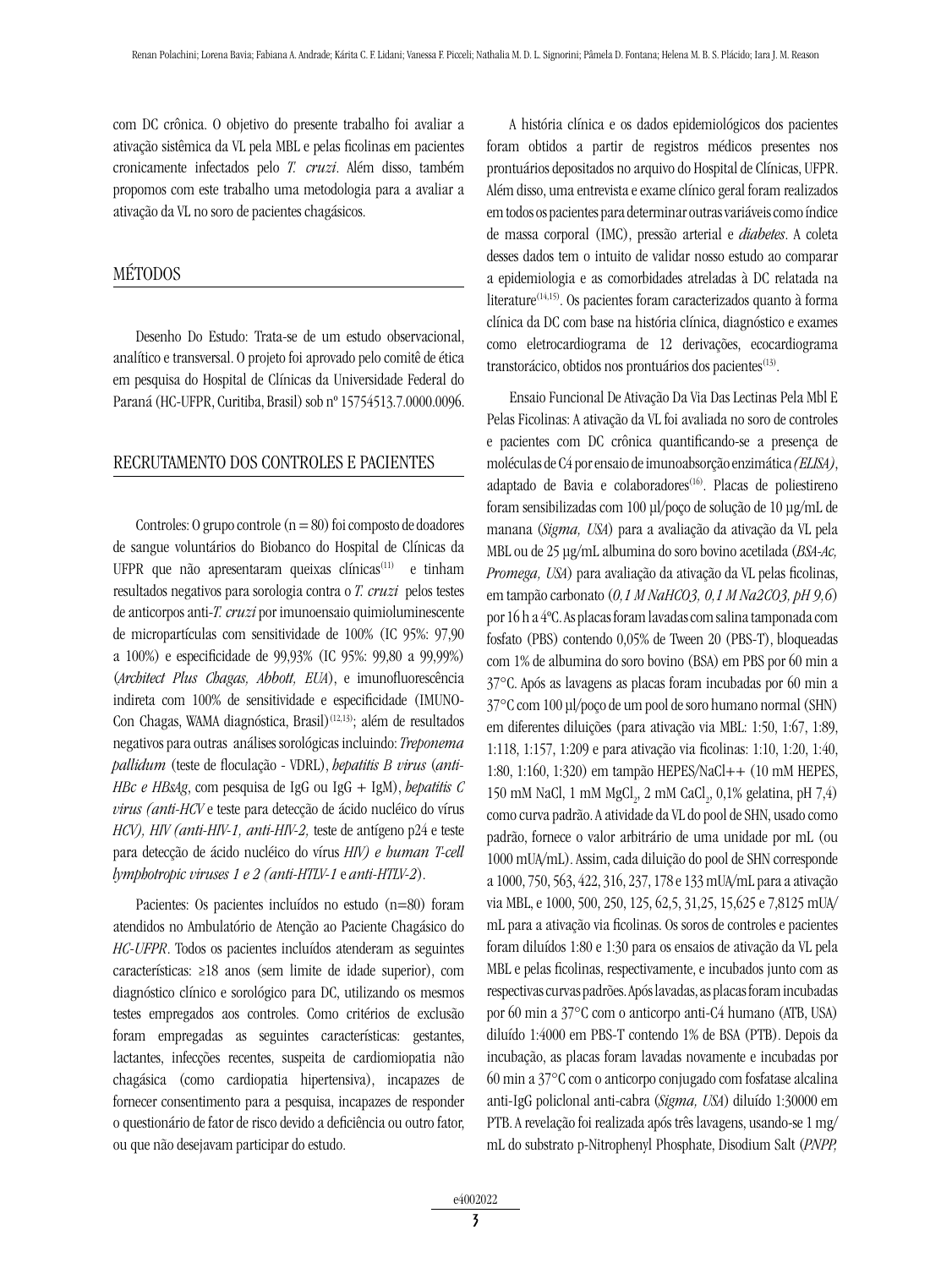*Sigma, USA*) diluído em tampão de revelação composto por 1 M de dietanolamina suplementada com 0,5 mM de  ${ {\rm MgCl}_{\tiny 2}}$ em pH 9,8 e incubando a placa a 37ºC. Após 15 min de incubação, foi realizada a primeira leitura das placas usando a absorbância de 405 nanômetros no espectrofotômetro ELx800 (Biotek, Brasil), e mais duas leituras foram realizadas a cada 15 min. A absorbância em função da concentração é essencialmente não linear, dado que o ensaio funcional é caracterizado por uma sequência de interações proteicas interdependentes. Considerando a natureza do processo, foi utilizado um modelo exponencial para ajustar os resultados da curva padrão em cada ensaio. A acurácia do ajuste foi avaliada pelo desvio padrão do ajuste ou standard deviation of the fit na língua inglesa (STDFIT), que é calculado pela raiz da soma ponderada dos quadrados dos resíduos dividido pelo número de graus de liberdade dos dados. O valor do STDFIT variou de 2,5% a 7,6% em relação ao valor médio das absorbâncias dos ensaios considerados. A concentração dos controles e dos pacientes foi calculada pela inversão da expressão analítica, e os respectivos erros foram estimados pela razão entre o STDFIT e o módulo da derivada da curva padrão no ponto. As concentrações finais foram obtidas pela média ponderada dos resultados das leituras, e o erro relativo médio das concentrações calculadas foi de 11%.

Análise Estatística: A distribuição dos dados quantitativos

foi avaliada com os testes de normalidade Shapiro-Wilk e Kolmogorov-Smirnov. As comparações entre dados quantitativos foram realizadas através dos testes não-paramétricos *de Mann-Whitney e Kruskal-Wallis*. Os resultados obtidos foram corrigidos por regressão logística binária ajustados para idade, sexo e etnia STATA v.9.2 (*Stata- corp, EUA*). Para os dados qualitativos utilizamos o teste exato de Fisher e qui-quadrado de Pearson. A análise de correlação foi realizada empregando o teste de correlação de Spearman. Valores de p menores que 0,05 foram considerados significativos ( $p_{A_{in}}$ - p ajustado ou corrigido). Os dados foram apresentados como mediana e interquartis. Empregamos o programa GraphPad Prism – versão 5.0.

#### RESULTADOS

Controles E Pacientes: As características sócio-demográficas e as comorbidades apresentadas pelos controles e pacientes estão apresentadas na Tabela 1. A idade média para o grupo controle foi de 45 anos, enquanto que para os pacientes foi de 64 anos. Quanto ao sexo, o grupo controle apresentou 50% de homens e o grupo de pacientes 40%. Observamos uma maior frequência de diabéticos (12,5%) e hipertensos (75%) entre os pacientes, assim como um

| Características                                          | Controles<br>$n = 80$       | Pacientes<br>$n=80$ | Indeterminado<br>$n=17$ | Cardíaco<br>$n=45$ | Cardiodigestivo<br>$n=13$ | Digestivo<br>$n=5$ | Controles vs<br>Pacientes valor<br>de p |
|----------------------------------------------------------|-----------------------------|---------------------|-------------------------|--------------------|---------------------------|--------------------|-----------------------------------------|
| Idade (anos)<br>mediana [máx. - min.]                    | $45$ [25 - 62]              | $64$ [46 - 89]      | $64 [48 - 72]$          | $63[46-89]$        | $66$ [53 - 81]            | $61$ [55 - 64]     | p<0,0001                                |
| Sexo, $n$ $(\%)$                                         |                             |                     |                         |                    |                           |                    |                                         |
| Homens                                                   | $40(50,0\%)$                | $32(40,0\%)$        | 8(47,0%)                | 19 (42,2%)         | 5(38.4%)                  | $0(0,0\%)$         | $p=0,2659$                              |
| Mulheres                                                 | $40(50,0\%)$                | $48(60,0\%)$        | $9(53,0\%)$             | 26 (57,8%)         | 8(61,6%)                  | $5(100\%)$         |                                         |
| Ancestralidade, n (%)                                    |                             |                     |                         |                    |                           |                    |                                         |
| Euro-Brasileiro                                          | 72 (90,0%)                  | 62(77,5%)           | 14(82,0%)               | $32(71,1\%)$       | 11 (84,6%)                | $5(100\%)$         | $p=0,0420$                              |
| Afro-Brasileiro                                          | 6(7,5%)                     | 17(21,2%)           | $3(18,0\%)$             | 12 (26,7%)         | 2(15,4%)                  | $0(0,0\%)$         |                                         |
| Outros                                                   | 2(2,5%)                     | $1(1,3\%)$          | $0(0,0\%)$              | $1(2,2\%)$         | $0(0,0\%)$                | $0(0,0\%)$         |                                         |
| Diabetes, $n$ $(\%)$                                     | $0(0\%)$ <sup>[*]</sup>     | 10 (12,5%)          | $0(0\%)$                | 8 (17,8%)          | 1(7,7%)                   | 1(20%)             | $p=0,0014$                              |
| Hipertensão, n (%)                                       | $10(12,5\%)$ <sup>[*]</sup> | 61(75%)             | 11(64,7%)               | 37 (82,2%)         | 9(69,2%)                  | 4(80%)             | p<0,0001                                |
| IMC $(kg/m2)$ , mediana                                  | $27,68$ <sup>[*]</sup>      | 28,42               | 28,06                   | 28,44              | 26,3                      | 32,2               | $p=0,0681$                              |
| IMC Categorizado <sup>[#]</sup> (kg/<br>m2), mediana (n) |                             |                     |                         |                    |                           |                    |                                         |
| Eutrófico                                                | 22,7                        | 23,9                | 24,4                    | 23,7               | 22,6                      |                    | $p=0,3372$                              |
| Sobrepeso                                                | 27,7                        | 27,4                | 27,5                    | 27,5               | 26,3                      |                    | $p=0,4013$                              |
| Obesidade grau I                                         | 32,0                        | 31,3                | 30,9                    | 31,8               | 32,4                      | 30,7               | $p=0,3557$                              |
| Obesidade grau II                                        | 36,9                        | 37,1                |                         | 37,1               |                           | 37,2               | $p=0,2810$                              |

TABELA 1 – Características sócio-demográficas e comorbidades em controles e pacientes

NOTA: [\*] As comorbidades avaliadas para os controles foram autorreferidas. [#] O índice de massa corporal (IMC) foi classificado conforme as Diretrizes Brasileiras de Obesidade, 2016 escritas pela Associação Brasileira para o Estudo da Obesidade e da Síndrome Metabólica.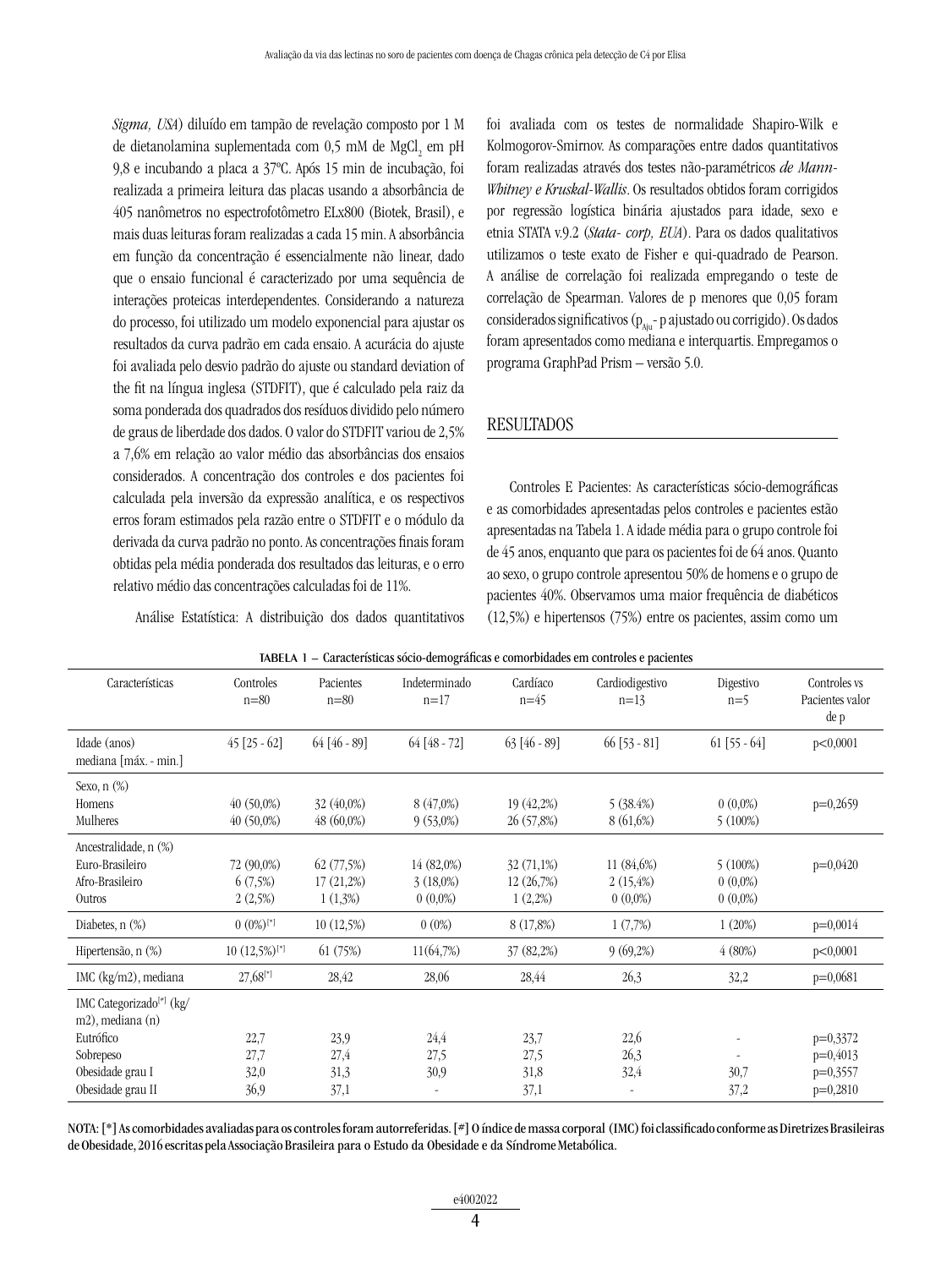

figurA 2 – *Avaliação funcional da atividade da via das lectinas em controles e pacientes com doença de chagas crônica*



figurA 3 – *Avaliação funcional da atividade da via das lectinas em controles e nas diferentes formas clínicas da DC crônica*

maior número de afro-brasileiros acometidos por chagas (21,2%), em comparação com os controles (0, 12,5 e 7,5% respectivamente).

Avaliação Da Ativação Da Via Das Lectinas: Os resultados da ativação da VL pela MBL e pelas ficolinas em indivíduos controles e pacientes chagásicos crônicos são apresentados nas Figuras 2A e 2B, respectivamente. Diferenças significativas foram observadas entre pacientes e controles para ambas as vias avaliadas. Houve redução pela MBL e aumento pelas ficolinas na atividade da VL e, nos pacientes com DC crônica quando comparados aos controles.

A ativação da via das lectinas pela MBL e pelas ficolinas foi avaliada na presença de manana (A) ou BSA-acetilado (B) pela técnica de ELISA. Os dados foram apresentados como mediana e interquartil, n = 80 para cada grupo. Valores de p ajustados por regressão logística binária.

Na sequência, os pacientes cronicamente infectados foram classificados quanto a sua forma clínica e observou-se que a ativação da VL pela MBL foi significativamente menor em indeterminados e sintomáticos, em relação aos controles Figura 3A. Para a ativação da VL pelas ficolinas observou-se aumento significativo entre os pacientes com a forma clínica sintomática e indeterminada quando comparado aos controles Figura 3C. Não encontramos diferença significativa entre as formas clínicas cardíaca, cardiodigestiva e digestiva para a ativação da VL pela MBL ou pelas ficolinas Figura 3B e D.

A ativação da via das lectinas pela MBL e pelas ficolinas foi avaliada na presença de manana (A e B) ou BSA- acetilado (C e D) pela técnica de ELISA. Os dados foram apresentados como mediana e interquartil. Valores de p ajustados por regressão logística binária.

Não houve diferença significativa para nenhuma das comorbidades nos pacientes quanto a atividade da VL: diabetes mellitus (MBL:  $p_{\text{min}}=0.407$ ; ficolinas  $p_{\text{min}}=0.458$ ), hipertensão arterial (MBL:  $p_{\text{air}}=0.427$ ; ficolinas  $p_{\text{air}}=0.176$ ), e IMC categorizado em eutrófico vs. sobrepeso e obeso (grau I e II), (MBL:  $p_{\text{A}i}$ =0,874; ficolinas:  $p_{\text{A}i}$ =0,929). Nenhuma correlação foi observada entre a atividade da VL e variáveis como idade, sexo nos pacientes ou controles.

## DISCUSSÃO

Os resultados indicam que a ativação da VL pela MBL e pelas ficolinas apresentam perfis distintos de resposta em pacientes com DC crônica. Possivelmente, no curso da infecção, a ativação diferencial da VL pode ser dependente de fatores oriundos tanto do parasito quanto do dano tecidual presente na infecção crônica. Essa diferença na ativação da VL pela MBL e ficolinas também foi observada entre os pacientes com forma indeterminada e sintomática da DC em relação aos controles.

Embora a ativação do SC pelo T. cruzi seja bem conhecida, conforme revisado por Lidani e colaboradores<sup>(7)</sup>, não existem relatos sobre a detecção da ativação do complemento em pacientes com DC. Entretanto, alguns componentes do sistema complemento estudados de forma isolada têm sido associados à DC crônica. A VL é uma das primeiras vias a ser ativada na presença do T. cruzi e a concentração sérica de componentes iniciadores desta via já foi avaliada em pacientes crônicos. Foi observado que baixos níveis séricos de MBL estão associados com a proteção contra a CCC(17), e a concentração sérica de MBL aumenta com a gravidade do acometimento cardíaco<sup>(18)</sup>. Corroborando estes achados, uma correlação positiva entre os níveis séricos de MBL e do complexo MBL/MASP-2/C4 também foi observada previamente<sup>(19)</sup>. Além disso, níveis alterados de ficolina-2 se relacionaram com o grau de acometimento cardiac<sup>(20)</sup>. Já os níveis séricos de colectina-11 foram significativamente menores em pacientes com DC crônica em comparação aos controles<sup>(21)</sup>. Até o momento, não existem relatos sobre ensaios funcionais avaliando as três vias de ativação do SC, nem sobre os produtos gerados a partir da ativação, no soro de pacientes com DC crônica nem do seu impacto na história natural da doença.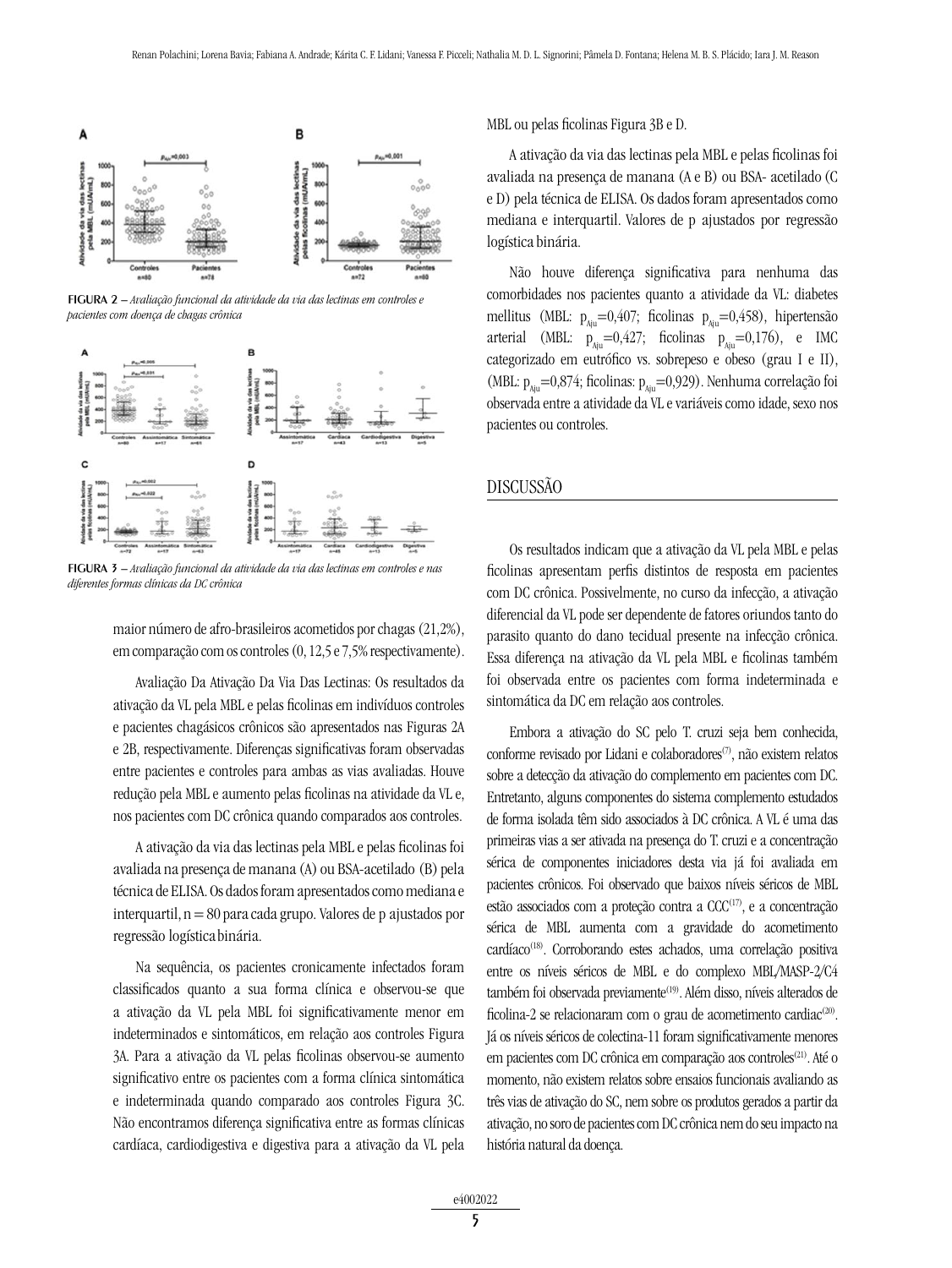Observamos uma divergência na ativação da VL pela MBL e pelas ficolinas nos pacientes, com redução da ativação da VL pela MBL e aumento pelas ficolinas em comparação aos controles. É possível, que no grupo de pacientes a MBL esteja sendo recrutada para atuar em processos oriundos da infecção crônica como na remoção de células apoptóticas e debris celulares, uma função também atribuída a MBL<sup>(22)</sup>. Com isso, a concentração sérica de MBL poderia diminuir devido a um aumento do consumo, e consequentemente a ativação da VL pela MBL poderia ser comprometida, uma vez que a concentração sérica de MBL relaciona-se positivamente com as concentrações obtidas no ensaio funcional para a  $VL^{(23)}$ . Por outro lado, é preciso ter cautela na interpretação dos resultados com relação a ativação da VL pelas ficolinas, uma vez que neste ensaio usa-se BSA-acetilado, um ligante reconhecido pelas três ficolinas (1 a  $3^{(24,25)}$ . Nesse contexto, foi observado maior atividade da VL pelas ficolinas entre os pacientes com DC quando comparado aos controles. É possível que o aumento da ativação da VL pelas ficolinas esteja relacionada a uma resposta diferencial e sinérgica das ficolinas<sup>(26-28)</sup>, atuando tanto na resposta inflamatória na fase crônica da doença quanto naremoção de células apoptóticas e debris celulares<sup>(29-31)</sup>.

Nosso estudo tem algumas limitações. Por tratar-se de uma avaliação preliminar, o número de pacientes utilizados foi baixo. Porém, os resultados observados podem orientar futuros estudos, onde uma casuística maior poderá confirmar a alteração na ativação da VL em pacientes com DC crônica. Além disso, com o intuito de garantir maior confiança nos resultados obtidos, todos os resultados foram corrigidos por regressão logística, considerando a idade como covariável. Com relação a epidemiologia e comorbidades dos pacientes, nossos dados estão de acordo com o padrão evidenciado na literatura onde comorbidades como hipertensão, diabetes e obesidade são frequentemente observadas nos pacientes infectados pelo T. cruzi. Perante a ancestralidade, nossos dados corroboram com os estudos anteriores onde há maior prevalência da DC entre negros e pardos<sup>(14,15)</sup>. O método de avaliação funcional da ativação da VL foi padronizado pelo nosso grupo tendo como base as seguintes<sup>(32)</sup>. Não testamos

amostras cujos valores sejam conhecidos para a ativação da VL pela MBL e pelas ficolinas devido à dificuldade para a aquisição de kits comerciais. Entretanto, isso não invalida nos resultados, uma vez que as diferenças observadas entre o grupo de pacientes com DC e o grupo controle validam a metodologia de dosagem. Portanto, eEmbora preliminares, os resultados apresentam pela primeira vez uma avaliaçãoda ativação da VL em pacientes com DC crônica, indicando alteração tanto na atividade mediada pela MBL como por ficolinas. Essas hipóteses, no entanto, precisam ser confirmadas em estudos futuros com maior número de pacientes, realizando o estadiamento clínico das formas sintomáticas e quantificando as proteínas iniciadoras da VL no soro dos pacientes.

#### CONCLUSÃO

Nossos resultados demonstram a ativação da VL em soro de pacientes com DC crônica, onde a ativação dessa via, pela MBL e pelas ficolinas, sugerem distintas performances de resposta entre pacientes chagásicos e controles. Esses resultados indicam um papel da VL do sistema complemento na imunopatogenia da DC crônica. Além disso, o método empregado foi eficiente para avaliar funcionalmente a ativação da VL no soro de pacientes chagásicosuma vez que são concordantes com os dados presentes na literatura.

Agradecimentos: Os autores agradecem ao CNPq, Fundação Araucária, PPSUS e CAPES por seu apoio financeiro e bolsas de estudo. Lorena Bavia foi uma pós-doutora júnior pelo CNPq (420553 / 2017-7) e Renan Ribeiro Polachini foi bolsista de iniciação científica pelo PPSUS (acordo 045/2017 da Fundação Araucária). Agradecemos também ao Professor Doutor Rafael Carvalho Barreto da Universidade Tecnológica Federal do Paraná por adequar os resultados à curva padrão em ensaios funcionais para a ativação do percurso de docência por MBL e ficolins.

Conflito De Interesses: Todos os autores renunciam a qualquer conflito de interesse.

#### REFERÊNCIAS

<sup>1.</sup> Organização Mundial da Saúde - OMS. Doença de Chagas (tripanossomíase americana). Genebra: OMS; 2019.

<sup>2.</sup> Rassi A Jr, Rassi A, Marin-Neto JA. Doença de Chagas. Lanceta. 2010; 375(9723): 1388-402.

<sup>3.</sup> Departamento de Informática do SUS - DATASUS. Informações de Saúde, Epidemiologia e Morbidade: banco de dados.

<sup>4.</sup> De Souza W, De Carvalho TM, Barrias ES. Revisão sobre Trypanosoma cruzi: Host Cell Interaction. Int J Cell Biol. 2010; 295394.

<sup>5.</sup> Cunha-Neto E, Chevillard C. Cardiomiopatia por doença de Chagas: imunopatologia e genética. Mediadores Inflamm. 2014; 683230.

<sup>6.</sup> Andrade FA, Lidani KCF, Catarino SJ, et al. Serine Proteases no Caminho do Lectin do Sistema Complemento. Proteases Fisiol Patol. 2017; 10: 397-420.

<sup>7.</sup> Lidani KCF, Bavia L, Ambrosio AR, et al. The Complement System: Uma presa do Trypanosoma cruzi. Microbiol frontal. 2017; 8: 607.

<sup>8.</sup> Barnum SR. C4a: Uma anafilatoxina apenas no nome. J Imun. inata. 2015; 7(4): 333-9.

<sup>9.</sup> Cestari Idos S, Krarup A, Sim RB, et al. Papel da ativação precoce da via de ensino na matança completa do Trypanosoma cruzi. Mol Immunol. 2009; 47(3): 426-37.